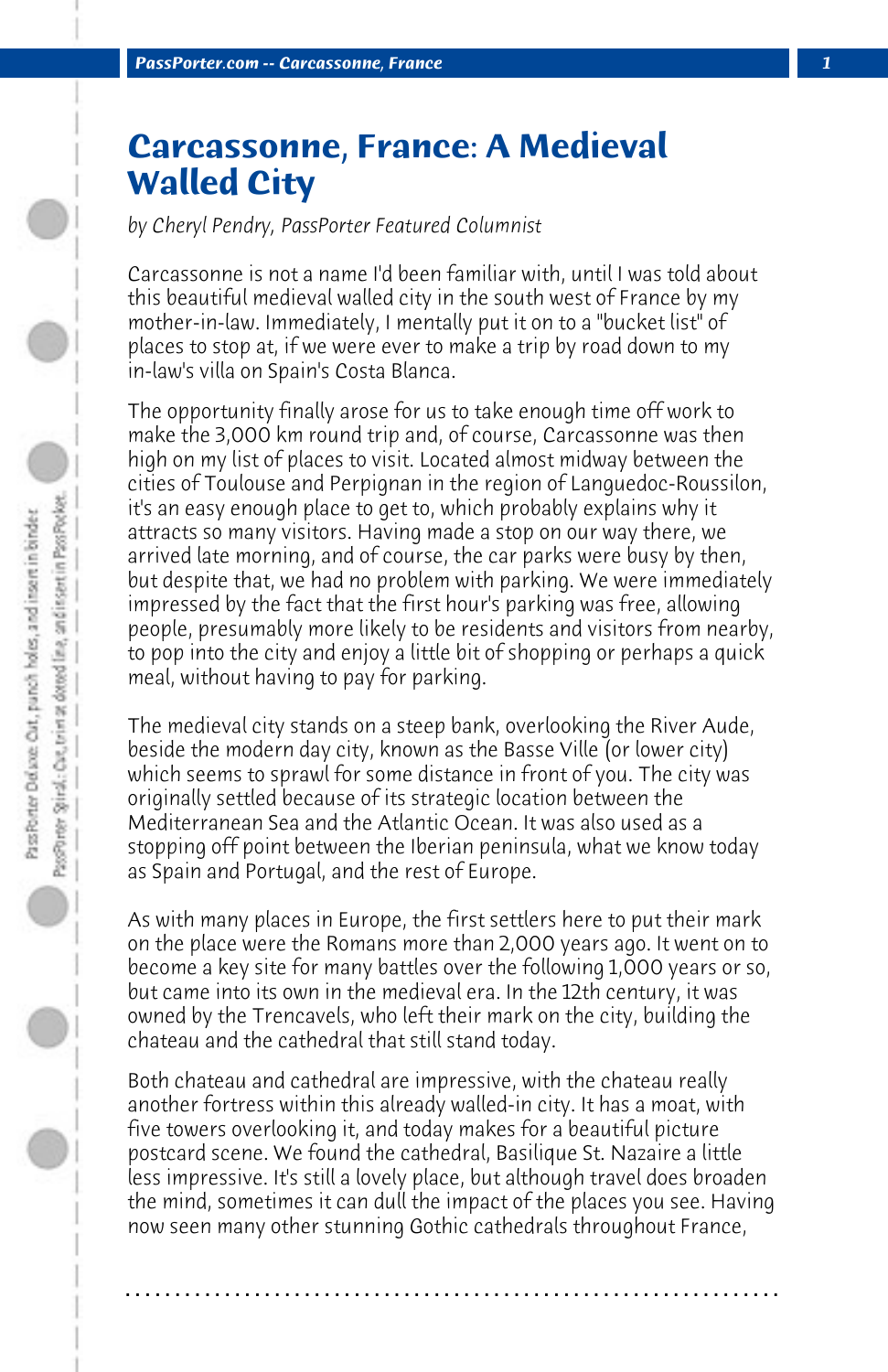we looked at this one and felt it was something we'd seen before elsewhere, with nothing outstanding to commend it.

Sadly for Carcassonne, as the wars receded over the next few hundred years the city fell into decline, and it was only thanks to the work of the 19th century historian Viollet-le-Duc that it was restored to its former glory. Of course, restoration work will always be contentious and, while I'm sure there are some people who'd rather see this place in the state it was left in, personally I'm glad that someone took the time to do this work and give us an idea of how it would have looked hundreds of years ago.

As we walked up to the main entrance to the city, we spotted Le Petit Train, or small train, waiting outside the imposing walls and we decided to take a tour on it to get more of a feel for how big the city is. The quick answer is that it's huge -- or that's certainly how it feels when you view it from outside the walls. I guess it's probably the right feeling, as in total, the walls are around two miles long. That's a lot of wall to defend!

There are two sets of ramparts, with a space in between them and a total of 52 towers dotted along both sets of walls. Once you view it from below or a little distance away, the towers make it look more like a fairytale castle than anything else, although of course, for much of its life, it was anything but that.

The city has only been taken in battle twice in its history, and as you view it from outside, you can certainly understand why. It's an imposing sight and one I'd have thought twice about attacking.

Once we completed our external tour, we headed inside through the imposing Porte Narbonnaise, with its two external towers that date from 1280. The defences as you go through what is now the main entrance into Carcassonne include two iron doors, two portcullises, a moat, and a drawbridge. This is not somewhere you'd have entered easily in centuries gone by.

Once inside, it's easy to forget that this was designed as a fortress. Today, it's thronged with people, exploring the huge variety of shops along the little streets, and the restaurants. You really can buy just about any type of souvenir here, and indeed we even saw swords being sold in some shops! Probably the biggest problem here is the amount of choice you're presented with. We wandered for a good hour or so, checking out all the restaurants, and trying to decide which would be best for us for a hearty lunch. Every turn we took led us into another shopping area with more places to eat. You certainly won't starve in

**. . . . . . . . . . . . . . . . . . . . . . . . . . . . . . . . . . . . . . . . . . . . . . . . . . . . . . . . . . . . . . . . . .**